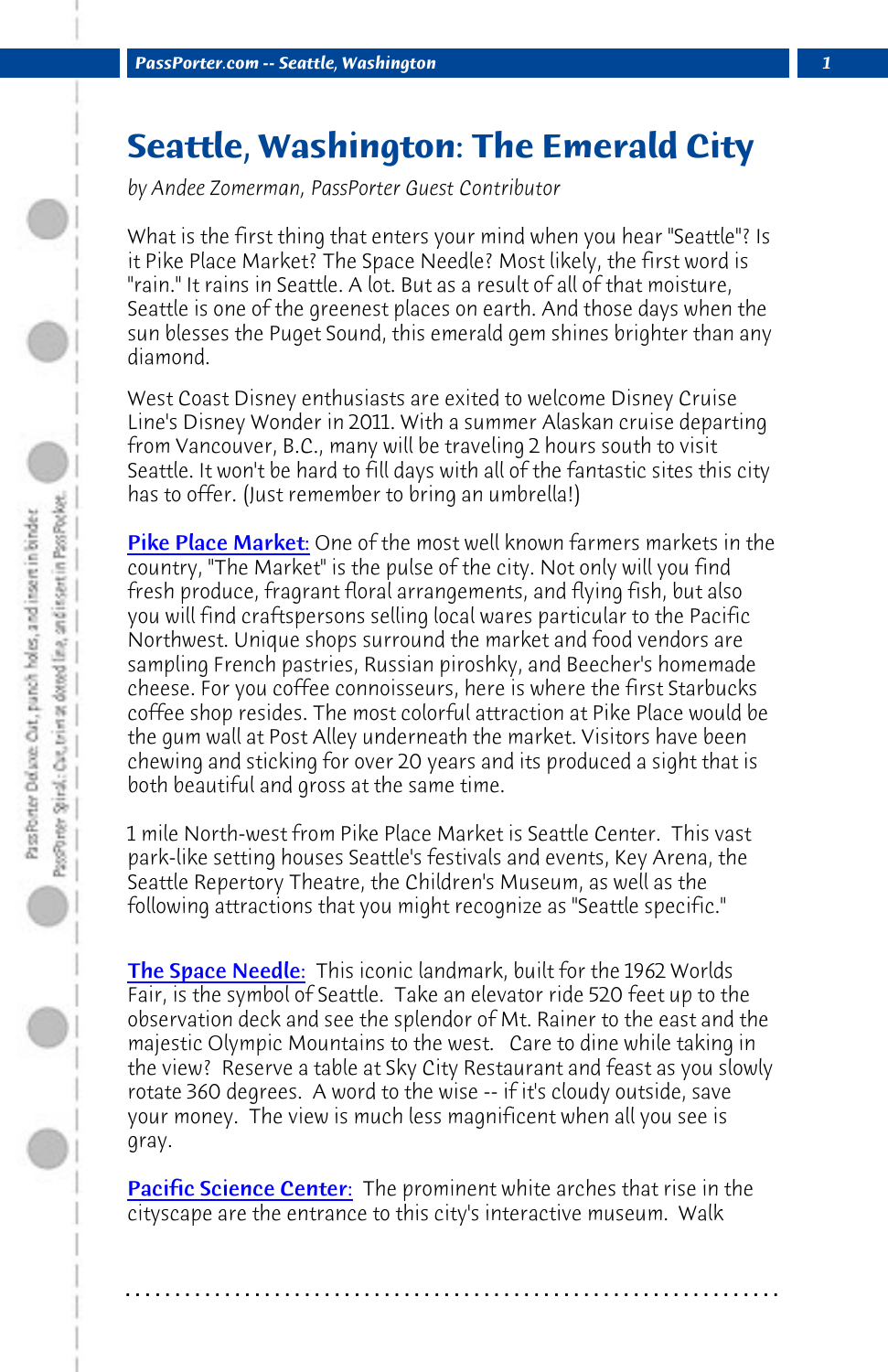*PassPorter.com -- Seattle, Washington (continued) 2*

through the Butterfly House and take in the latest IMAX film or laser light show. During select times, view a live science demonstration before walking back in time and getting up close and personal with animatronic dinosaurs. Maybe playing with bugs in "Insect Village" or testing your endurance in "Body Works" is more your speed. Whatever your interest, this science mecca has everything to satisfy your curiosities.

**Experience Music Project/Science Fiction Museum: This** one-of-a-kind, hands-on environment celebrating music and Seattle musicians is one of the most visited places in the Emerald City. Travel through the history of local music, starting at rock-n-roll with The Kingsman to classic rock with Heart and the genius of Jimmy Hendrix. Follow to grunge with Nirvana and Pearl Jam and on to the alternative sounds of The President of the United States of America. You can do this tour on your own, but I highly recommend paying \$3 for the audio iPod guide. Don't miss the "Oral History" room where dozens of [computers are set](http://www.ridetheducksofseattle.com) up for listening to stories from artists, composers, and producers all sharing special narratives from their crafts.

For you Sci-Fi fans -- the north side of the building is the place for you! Dive into the history of Science Fiction and check out everything from the weapons of Klingons to the fashion of The Matrix. Check out the "Spacedock" -- a gigantic window to watch all of the sh[ips from your](http://www.argosycrusies.com) favorite sci-fi flicks fly right by. This half of the museum is even entertaining to those of us who think "Blade Runner" is a just a nickname for [Apollo Ono.](http://www.undergroundtour.com) 

Shopping via the Monorail: Disney Resorts are not the on[ly place to](http://www.seattlefoodtours.com) hop on a monorail. Seattle's version takes you from Seattle Center to the center of a shopping paradise. Nordstrom's flagship store is across the street from the downtown terminal; so don't forget your credit card.

Ride the Ducks: I know. Most major U.S. cities have a duck tour. But where else can you get a land/sea excursion while getting an informative history lesson filled with corny jokes? If you only have a day to see Seattle, this tour will cover the most you need to know in the least amount of time. Plus, you get to quack at people on the street.

Maybe you'd like to see the city from a different view. Argosy Cruises can give you a spin around the harbor or a tour through the Hiram Chittenden Locks. Bring your sense of humor and travel beneath the streets for the Underground Tour. See what Seattle was before it caught on fire in the late 1800s and developers just built over the mess. Hungering for more? Sign up for a culinary adventure with Seattle Food

**. . . . . . . . . . . . . . . . . . . . . . . . . . . . . . . . . . . . . . . . . . . . . . . . . . . . . . . . . . . . . . . . . .**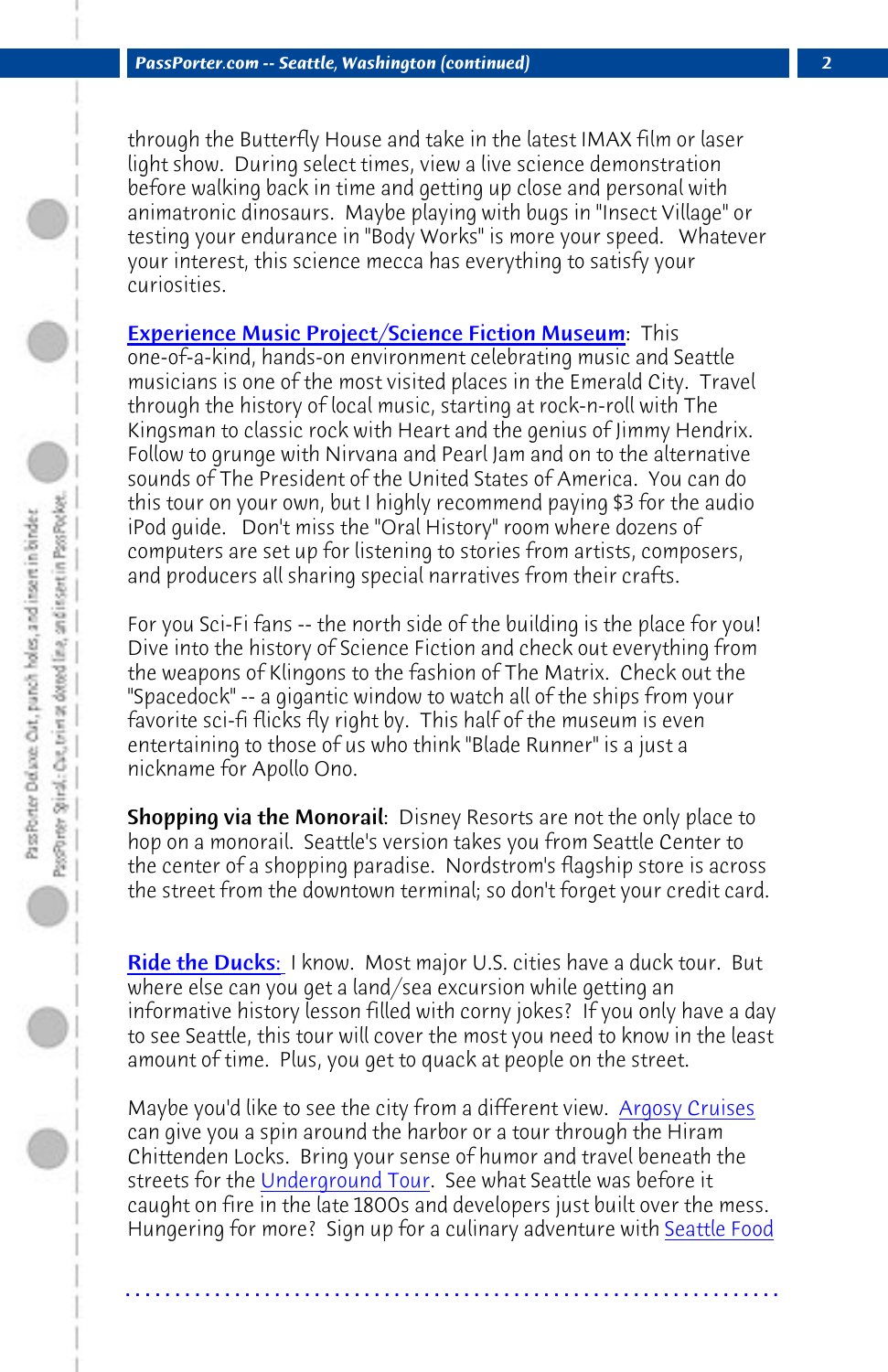[Tours and get](http://www.redhook.com) a taste for the Puget Sound.

If you have a little more time and want to explore beyond the city limits, Seattle's surrounding areas have plenty to offer. Aviation buffs can travel 10 minutes south of the city to visit The Museum of Flight or drive 30 minutes north to tour Boeing's Everett factory. (Note: Children MUST be at least 4 feet tall to go on the to[ur.\)](http://www.museumofglass.org) 

Wine lovers know that Napa isn't the only place for good vino on the West Coast. Woodinville wine country is 30 minutes northeast of Seattle and boasts over 70 wineries in the area. Most cellars offer tastings, but the Chateau Ste. Michelle gives free tours of their facility and tops off the visit with a complimentary wine tasting lesson. The botanical grounds at Ste. Michelle are the perfect place to share a wedge of cheese, some crackers and a bottle of pinot noir. Maybe a pint of beer sounds better? Across the street from the Chateau is Red Hook Brewery. Pay \$1 for a tour and tasting glass, but make sure you have a designated driver when you're through. If these tours have given you the munchies, the Forecaster's Pub at the brewery has Pacific Northwest pub fare waiting for you.

Are you in love with Puget Sound native Dale Chihuly's works of art hanging in the lobbies of the Disney Magic and Disney Wonder? Tacoma, 45 minutes south of Seattle, is home to the Museum of Glass. Visit exhibits that celebrate this unique art form and watch professional glass blowers live in the museum's "Hot Shop." Take a stroll on the pedestrian overpass near the museum. This "Bridge of Glass" is an outdoor gallery featuring Dale Chihuly's extraordinary talent.

Seattle lives up to its stereotype. It doesn't matter if it's the middle of January or the middle of August -- prepare for condensation. The hills downtown rival the hills of San Francisco and traffic is congested. But the beauty of the Puget Sound, the surrounding lakes, and evergreens as far as the eye can see truly make this metropolis the jewel of the Pacific Northwest.

*About The Author: Andee Zomerman lives in the Pacific Northwest and is a wife and mother to a family that loves all things Disney. They are looking forward to their two-week Disney Cruise/Land vacation in December 2010.*

**. . . . . . . . . . . . . . . . . . . . . . . . . . . . . . . . . . . . . . . . . . . . . . . . . . . . . . . . . . . . . . . . . .**

*Article last updated: 11-30-2010*

*View the latest version online at: http://www.passporter.com/articles/seattle-washington.html*